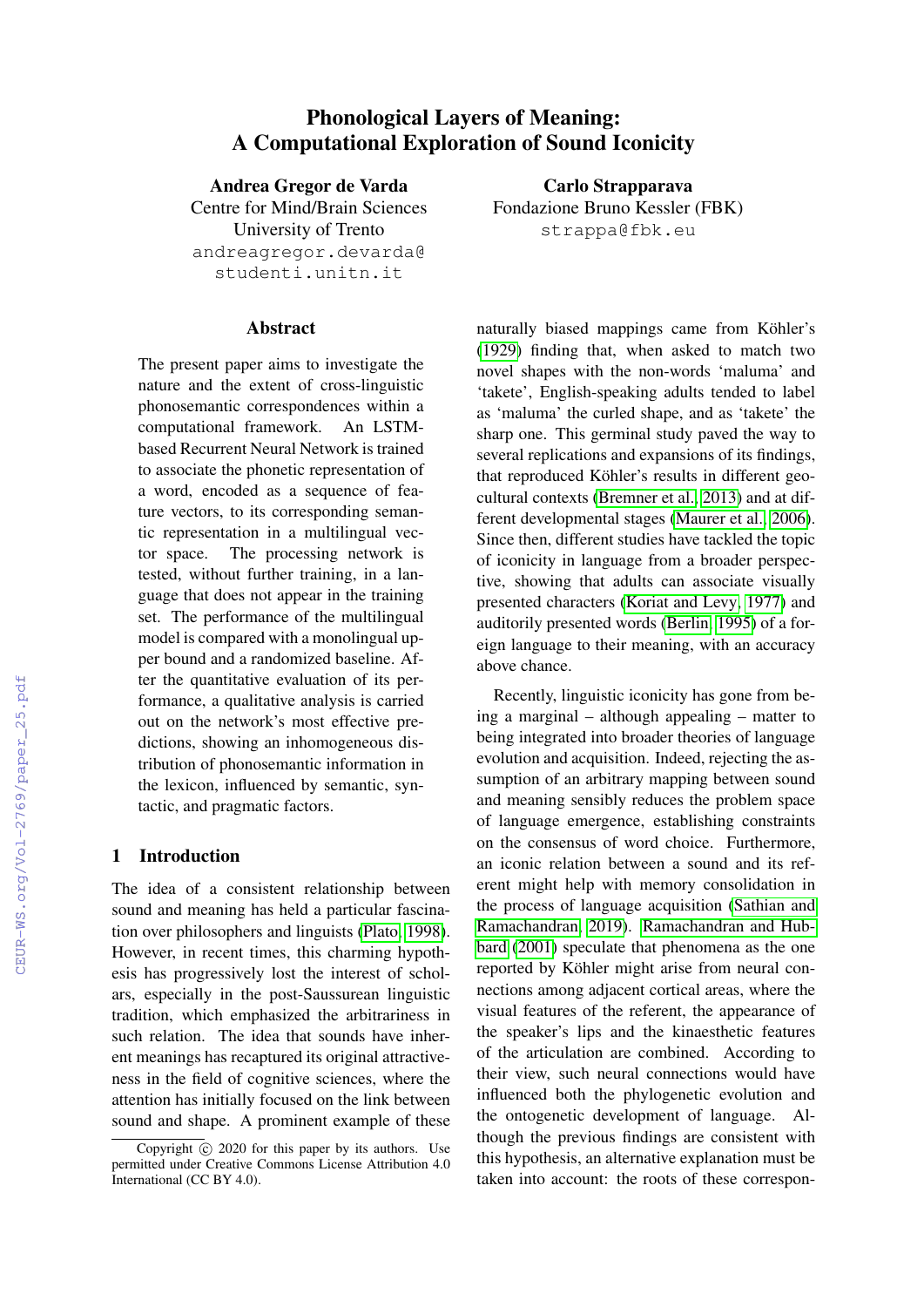dences could be grounded in the knowledge of language, that allows children and adults to generalize the regularities in sound-to-meaning mappings from their native language to nonsense and foreign words. Under this rationale, phonosemantic relations would be implicitly learned from general recurrences in already known languages. A crucial aspect of this account lies in the fact that it does not posit any preexisting disposition wired in the human brain, moving the *locus* of linguistic iconicity from the mind to language itself. A natural question that arises from this perspective is whether linguistic information alone is sufficient to give rise to the phonaesthetic biases presented in the literature. A computational exploration of the phenomenon under scrutiny is a feasible way to approach the subject. The idea that phones have inherent meanings is relatively understudied within the computational framework, and most of the studies addressing the topic have either focused on a single language (Gutiérrez et al., [2016;](#page-5-0) [Sagi and Otis, 2008;](#page-6-0) [Abramova et al., 2013;](#page-5-1) [Monaghan et al., 2014;](#page-6-1) [Tamariz, 2008\)](#page-6-2) or on a small set of concepts on a massively multilingual scale [\(Blasi et al., 2016;](#page-5-2) [Wichmann et al., 2010\)](#page-6-3). Surprisingly, no study to our knowledge has tackled the topic through a deep learning methodology, and no cross-linguistic investigation has been performed on a lexicon-wide level. The purpose of the present study is two-fold: first, we wish to explore the idea of a cross-linguistic correspondence between the phonetic and the semantic representation of a word on the whole lexicon, without any theory-driven restriction guiding our choice of the lexical items. Then, we aim to examine whether the meaning that is rooted in the sound that words are made of is homogeneously distributed in the lexicon. Ultimately, these two goals converge toward the research question hinted above, namely, whether linguistic information alone could suffice for the extrapolation of the phonosemantic biases reported in the present section. A possible way to answer this question is to assess the ability of a *tabula rasa* neural network to extend the regularities captured in a set of given languages to a previously unseen one. Although equipped with clear structural priors, neural networks do not conceal biases that resemble those assumed to model the aforementioned phonosemantic correspondences. If a processing network showed the ability to induce cross-linguistic regularities in sound-to-meaning mappings, this would suggest that linguistic data contain a sufficient amount of information to encode for phonosymbolic biases.

The present study aims to explore the possibility of a certain degree of cross-linguistic correspondence between sound and meaning that is already encoded in language. A Long Short-Term Memory network (LSTM) is trained on four languages to associate the sequence of sounds that compose a word, encoded as phonetic vectors, to its corresponding semantic representation in a multilingual vector space. Then the processing network is tested, without further training, on a language that does not appear in the set of languages on which the training has been performed. The performance of the multilingual model is compared with the results of (a) a monolingual model, trained and tested on different subsets of a single language's vocabulary, and (b) a baseline model, where the output vectors in the training are randomly shuffled. After the quantitative evaluation of its performance, a qualitative analysis is carried out on the network's most effective predictions.

### 2 Methods

In the present study, an LSTM-based Recurrent Neural Network is trained to associate the phonetic to the corresponding semantic representation of a word. The semantic representations consist in 300-dimensional word embeddings in a multilingual vector space, whereas their corresponding phonetic features are expressed as sequences of phonetic vectors in 22 dimensions. The experimental pipeline is summarized in the flowchart in Figure 1.

#### 2.1 Semantic vectors

The semantic representations included in the model, provided by Facebook Research, consist in multilingual word embeddings generated with fastText from Wikipedia data [\(Bojanowski](#page-5-3) [et al., 2017\)](#page-5-3) and aligned in a common vector space through a fully unsupervised methodology [\(Con](#page-5-4)neau et al.,  $2017$  $2017$  $2017$ <sup>1</sup>. The present study is conducted on Italian, German, French, Vietnamese, and Turkish embeddings.

<span id="page-1-0"></span><sup>1</sup> Publicly available at [https://github.com/](https://github.com/facebookresearch/MUSE) [facebookresearch/MUSE](https://github.com/facebookresearch/MUSE)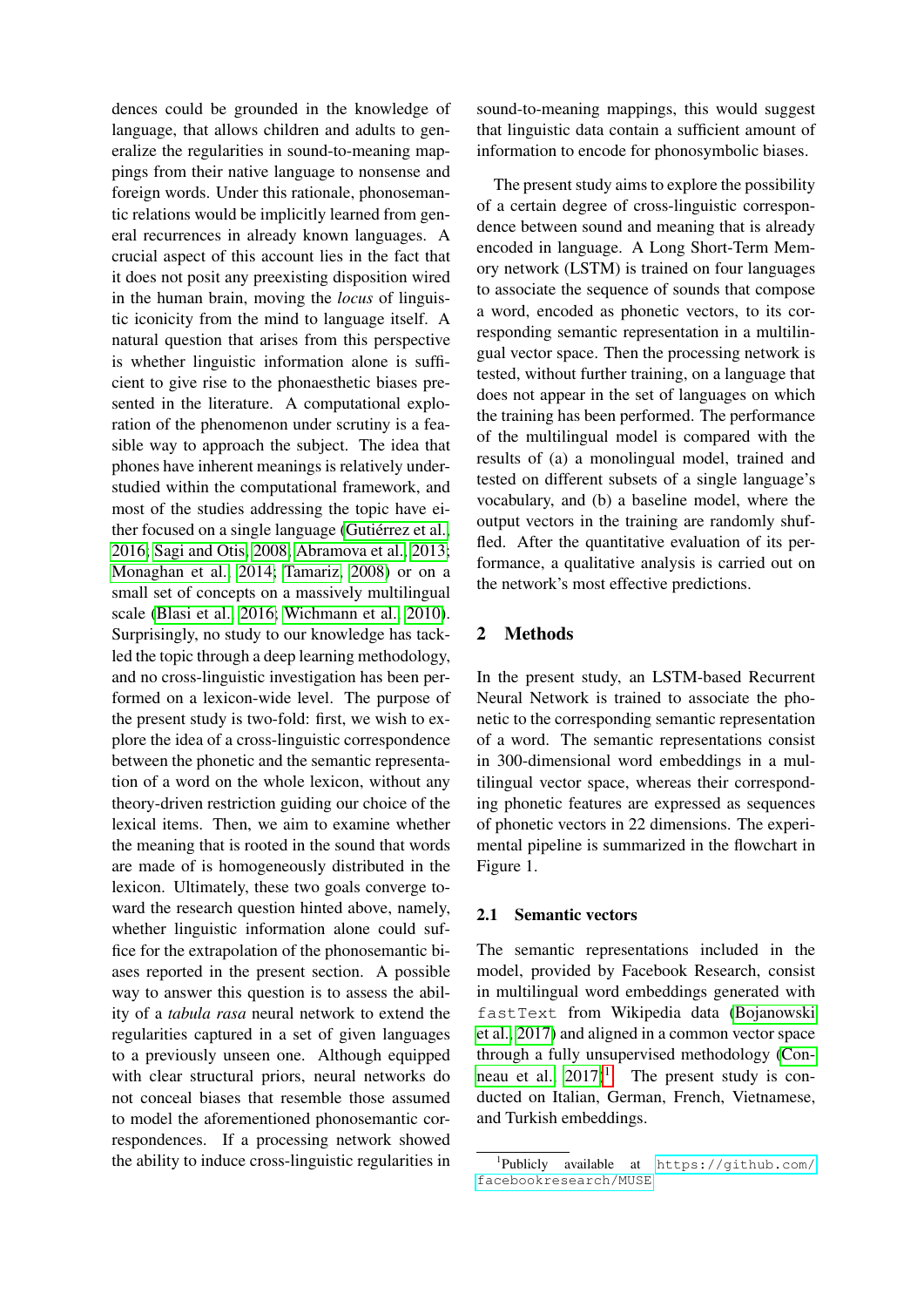### 2.2 Phonetic vectors

For each word in the embedding dataset, we obtained its phonemic transcription with Epitran, a Python library for transliterating orthographic text in the International Phonetic Alphabet (IPA) format. Then, we converted the IPA string into a sequence of feature vectors in 22 dimensions with PanPhon, a package that traduces IPA segments into subsegmental articulatory features [\(Mortensen et al., 2016\)](#page-6-4). It has been shown that phonologically aware models built on the linguistically motivated and information-rich representations yielded by the Epitran-PanPhon pipeline outperform the raw hot-encoding of character-based models in different tasks [\(Mortensen et al., 2016;](#page-6-4) [Bharadwaj et al., 2016\)](#page-5-5).

## 2.3 Neural architecture

An LSTM-based Recurrent Neural Network is trained to map the sequences of phonetic feature vectors in input into semantic vectors in output. The model is built with Keras, a deep learning framework for Python [\(Chollet et al., 2015\)](#page-5-6); it includes a single LSTM layer with 172 units, a dropout of 0.2 and a recurrent dropout of 0.2. Cosine similarity is used as both objective function and metric, and the Adam optimization method is employed for training [\(Kingma and Ba, 2014\)](#page-5-7). We adopted the *tanh* activation function for the output layer since its codomain corresponds to the range (-1, 1), in which the semantic vectors are defined. The hyperparameters are set without tuning.

# <span id="page-2-0"></span>2.4 Experimental conditions

The experimental conditions are characterized by different combinations of training and testing sets. In the multilingual condition, the model is trained for one epoch on the Italian, German, French, and Vietnamese datasets, and then tested in Turkish. Our unique concern in the language selection was that none of the languages in the training set was typologically close with the language presented in the test set. Turkish has been chosen for the test set since it is not considered to be related to any of the languages presented in the training set, at least within a reasonable time window. Indeed, Turkish is a Turkic language, whereas Italian, German and French are Indoeuropean, and Vietnamese belongs to the Austroasiatic language family. To establish a baseline for the evaluation of the model's performance, we trained a model randomly shuffling the output vectors. We will refer to this manipulation as the random condition. In the monolingual condition, which defines the upper bound of the network's performance, the LSTM is trained and tested on different subsets of the Italian dataset, with a train-test split ratio of 0.2. In order to compensate for the different dimensions of the training set (roughly one fifth of the multilingual sample), the monolingual model is trained for five epochs.

# 3 Results

Table [1](#page-3-0) lists the test results for each of the models described in Section [2.4.](#page-2-0) The number of lexical items included in the training and in the test set are reported in the  $Dim<sub>train</sub>$  and the  $Dim<sub>test</sub>$  columns, respectively. The last column of the table presents the average cosine similarity between the target semantic vector and the model's prediction for every word in the test set. As reported below, the multilingual model outperforms the random baseline, with a  $0.0351$  points higher average cosine similarity. As expected, the monolingual performance is stronger than the one achieved by the multilingual model, with a difference of 0.0453 in the metric. The relatively modest magnitude of the difference between the monolingual and the multilingual results should be attributed to the limited size of the training set in the former condition: increasing the number of epochs might have partially compensated for the shortage in the training data, but additional forward and back propagation on the same data might not be as effective as further training on unseen data, especially in terms of generalization. The general pattern of results, with the multilingual performance almost halfway between the monolingual and the random results, is in line with our predictions. The difference between the multilingual and the random condition is consistent with the hypothesis that a certain degree of cross-linguistic correspondence between phonetic and semantic representations is already encoded in language; moreover, it shows that, with sufficient training, this correspondence can be efficiently captured by an LSTM network.

# 4 Qualitative analysis

As previously mentioned, the LSTM network trained on multilingual data showed the ability to induce cross-linguistic regularities in sound-tomeaning mappings, suggesting that linguistic data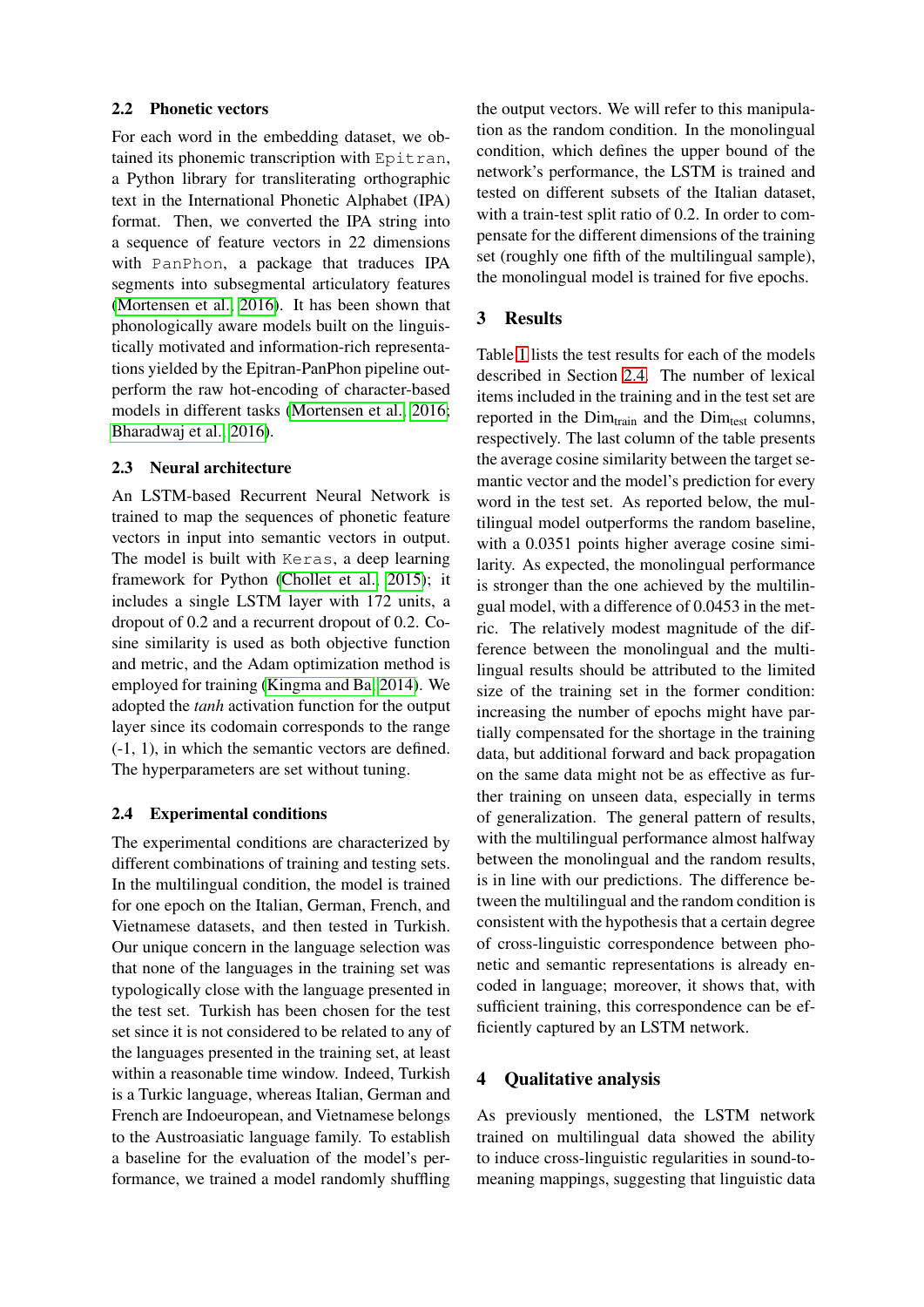

Figure 1: Schematic representation of the experimental pipeline

| Model        | Dim <sub>train</sub> | Dim <sub>test</sub> | <b>Cosine similarity</b> |
|--------------|----------------------|---------------------|--------------------------|
| Multilingual | 794,870              | 199.108             | 0.4467                   |
| Random       | 794.870              | 199.108             | 0.4116                   |
| Monolingual  | 159,621              | 39,906              | 0.4920                   |

<span id="page-3-0"></span>Table 1: Test results by experimental condition

alone contain the sufficient amount of information to encode for phonosymbolic biases.

In the light of the results presented above, a natural question that arises is whether phonosemantic information is uniformly distributed in the lexicon, or some semantic areas tend to incorporate stronger correspondences with their phonetic counterparts. We hypothesized that some areas of the semantic space might show a more consistent mapping with their phonological realization, but without any clear *a priori* expectation on the regions that could reveal higher phonosemantic transparency, we addressed this problem through a data-driven qualitative analysis. We extracted from the test results of the multilingual condition 39,821 items (20% of the total), selecting the words that the network had predicted with the higher precision – that is, the words whose vector prediction had the higher cosine similarity with respect to the target. Then, we restricted the analysis by excluding the items with low frequency. We conjectured that it would be unlikely for rare and unfamiliar terms to convey phonosemantic relations without being etymologically related to other languages. For instance, across different disciplines, the technical jargon – whose instances are typically infrequent in corpora – is commonly derived from Greek and Latin roots. We employed the Twitter-based Turkish frequency

estimates from the Worldlex dataset<sup>[2](#page-3-1)</sup>, that has been shown to outperform traditional frequency estimates in predicting lexical decision reaction times, thus exhibiting a higher cognitive validity [\(Gimenes and New, 2016\)](#page-5-8). From the previously extracted items, we excluded those that were not in the list of the 20,000 most frequent words (that is, the 1.21% of the words with higher frequency). The resulting items were translated into English with Googletrans, a Python library that implements Google Translate API. The results of the analysis are reported in Table [2,](#page-4-0) where the items that satisfy the aforementioned constraints (from now on, the *quality subset*) are grouped into four intuitive categories according to their meaning and their grammatical function.

The most represented categories of words in this subset of efficiently predicted items are proper names and lexical borrowings, with the former generally associated with a higher cosine similarity between target and prediction. They are not reported in Table [2,](#page-4-0) since their detailed analysis is not relevant for the purposes of the study. However, the predominance of proper names over lexical borrowings is compatible with one of the basic postulates of model-theoretic semantics. It is generally assumed that proper names, unlike definite descriptions and generalized quantifiers, directly refer to entities in the world [\(Delfitto and Zampar](#page-5-9)[elli, 2009\)](#page-5-9); hence, they are expected to hold their exact meaning across languages.

The cross-linguistic consistencies in proper names and lexical borrowings are clearly due to contact between languages. Other word categories strongly associated with the phonosemantic fea-

<span id="page-3-1"></span> ${}^{2}$ Publicly available at [http://worldlex.](http://worldlex.lexique.org) [lexique.org](http://worldlex.lexique.org)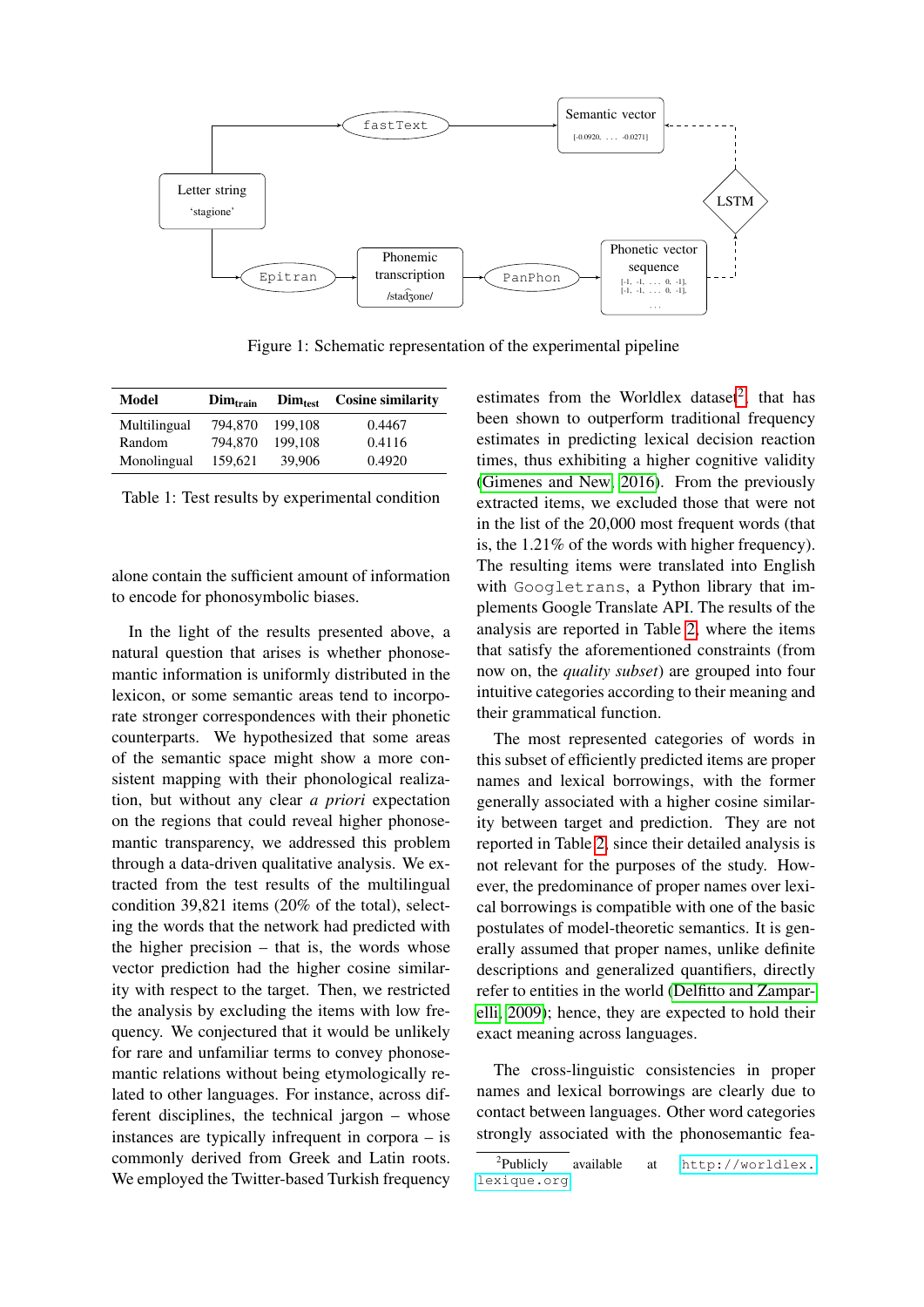| <b>Internal states</b> | istediğimde ('I want'),<br>düşüncelerimi ('my thoughts'),<br>isteyenlere ('those who want'),<br>düşünsenize ('imagine'), düşüncem<br>('I thought'), acikcasi ('frankly'), |  |  |
|------------------------|---------------------------------------------------------------------------------------------------------------------------------------------------------------------------|--|--|
|                        | aşıksın ('you are in love'), kendimde<br>('in myself')                                                                                                                    |  |  |
| <b>Function words</b>  | vee ('and'), kendileri ('themselves'),<br>onların ('they'), gerektiğinde<br>('when'), mydn ('did you')                                                                    |  |  |
| <b>Interjections</b>   | hee ('ooh'), boku ('shit'), himm<br>('uhm')                                                                                                                               |  |  |
| Other                  | yaklaşım ('approach'), poğaça<br>('pastry'), demis ('said'), gerçekmiş<br>('real'), tabiiki ('of course'), uygu-<br>lamaları ('applications'), gani<br>('abundant')       |  |  |

<span id="page-4-0"></span>Table 2: Intuitive clustering of the model's best predictions

tures detected by the network are undoubtedly more relevant in revealing lexical clusters with privileged sound-to-meaning mappings. For instance, a conspicuous portion of items in the quality subset is semantically linked to different internal states, with a predominance of concepts related to mental processes. The quality subset comprises also various function words (conjunctions, pronouns, and one auxiliary verb). This result is particularly informative since function words, being a closed-class category, are not as numerous as content words; therefore, their number of instances in the training set was most likely limited. An additional cluster in the quality set comprises three interjections, including one imprecation. Interjections express spontaneous feelings or reactions [\(Bloomfield, 1984\)](#page-5-10) and can be closely related to their natural manifestation [\(Wharton,](#page-6-5) [2003\)](#page-6-5); hence, it is not surprising to find a more transparent link between their phonoarticulatory expression and their meaning. Moreover, this result is consistent with the findings of [Dinge](#page-5-11)[manse et al.](#page-5-11) [\(2013\)](#page-5-11), that show that the interjection "Huh?" is a universal, found in roughly the same form and function in spoken languages across the globe.

The present findings suggest that phonosemantic information is not uniformly distributed in the lexicon: the consistency of the mapping between sound and meaning seems to be influenced by semantic, syntactic, and pragmatic factors. Indeed, the semantic neighbourhood linked to internal states shows a privileged relationship between sound and meaning, whereas on the syntactic side function words seem to be favoured, if their absolute prevalence in the lexicon is taken into account. Moreover, interjections, which are characterized by a strong pragmatical valence, stand among the items predicted with the highest precision by the model.

## 5 Limitations and further directions

From a methodological standpoint, the reliability of the present results could benefit from the exclusion of lexical borrowings and proper names from the training and the test sets. Excluding etymologically related terms could further improve the reliability of the results, but at the costs of raising the difficulty of assessing the words' relatedness in different languages, with the subsequent need of a proper metric.

Another confound that we wish to address in future research is the role played by morphological factors in aiding the cross-linguistic feature extraction performed by the network. FastText vectors exploit information related to subword character strings, and might therefore encode regularities pertaining to recurrent morphemes in the nonisolating languages in our dataset (Italian, German, French, and Turkish). We acknowledge that the network might have captured the recurrences encoded in the semantic vectors comprising the training set and their relationships with the corresponding phonetic feature vectors; indeed, we believe that this regularities might have played a relevant role in the monolingual condition, where the model might have learnt that morphologically related words (i.e. in this context, words that are similar at the character- and phoneme-level) tend to be associated with close subregions of the semantic space. Nonetheless, we do not see how this information could have altered significantly the performance in the multilingual condition. That said, we leave for future research an assessment of the algorithm's performance on semantic vectors which lack access to subword-related information, such as word2vec [\(Mikolov et al., 2013\)](#page-6-6), and in languages with opaque orthography (e.g. English and French) and non-concatenative morphol-ogy (e.g. Chinese)<sup>[3](#page-4-1)</sup>.

<span id="page-4-1"></span> $3$ We gratefully thank an anonymous reviewer for drawing our attention to this matter and suggesting the mentioned options to address this confound.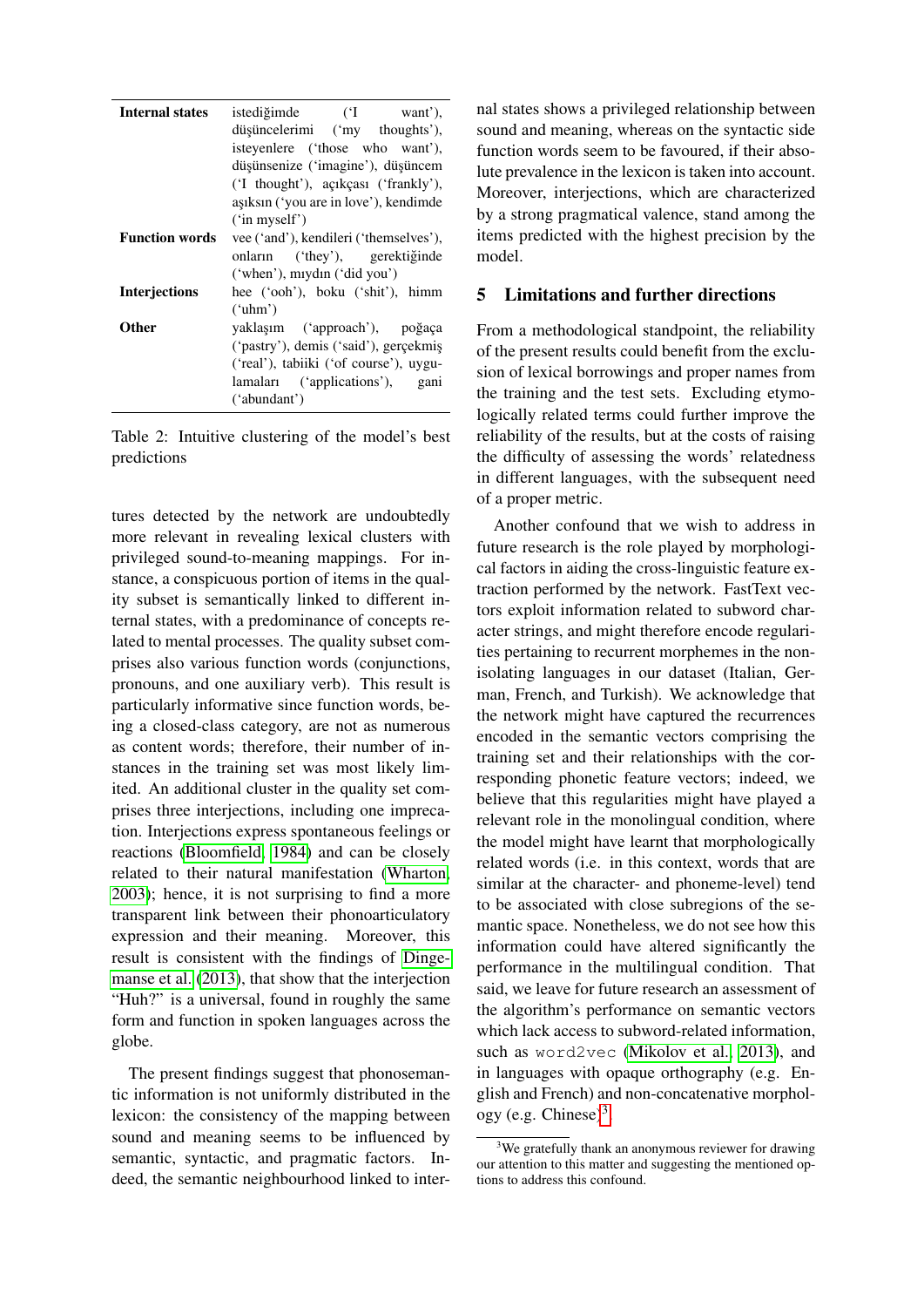As for all the studies that employ artificial neural networks to draw conclusions on human cognition, it is mandatory to clarify some limitations on the extent of the inferences that can legitimately follow the presented results. The finding that a neural network can succeed in a task without the structural priors postulated in the human mind does not necessarily imply that these priors are not actually encoded in the brain: the assumption of a functional equivalence between artificial and biological processes needs to be independently motivated. Moreover, it should be noticed that the participants of the behavioural studies presented in Section [1](#page--1-8) were not necessarily polyglots, whereas the promising cross-linguistic performances described in the results have been obtained with a multilingual model. In addition to these intrinsic methodological limitations, an account that does not assume any prior specification for the linguistically encoded phonosymbolic mappings would leave an open question concerning their origin. Hence, the present study does not claim to reject the multi-sensory integration hypothesis presented in the Introduction. Its purpose is simply to show that, in principle, linguistic information alone could suffice for a generalization in sound-to-meaning mappings.

# References

- <span id="page-5-1"></span>Ekaterina Abramova, Raquel Fernández, and Federico Sangati. 2013. Automatic labeling of phonesthemic senses.
- Brent Berlin. 1995. *[Evidence for pervasive](https://doi.org/10.1017/CBO9780511751806.006) [synesthetic sound symbolism in ethnozoological](https://doi.org/10.1017/CBO9780511751806.006) [nomenclature](https://doi.org/10.1017/CBO9780511751806.006)*, page 76–93. Cambridge University Press.
- <span id="page-5-5"></span>Akash Bharadwaj, David Mortensen, Chris Dyer, and Jaime Carbonell. 2016. [Phonologically](https://doi.org/10.18653/v1/D16-1153) [aware neural model for named entity recogni](https://doi.org/10.18653/v1/D16-1153)[tion in low resource transfer settings.](https://doi.org/10.18653/v1/D16-1153) In *Proceedings of the 2016 Conference on Empirical Methods in Natural Language Processing*, pages 1462–1472, Austin, Texas. Association for Computational Linguistics.
- <span id="page-5-2"></span>Damián E. Blasi, Søren Wichmann, Harald Hammarström, Peter F. Stadler, and Morten H. Christiansen. 2016. [Sound–meaning associa](https://doi.org/10.1073/pnas.1605782113)[tion biases evidenced across thousands of lan](https://doi.org/10.1073/pnas.1605782113)[guages.](https://doi.org/10.1073/pnas.1605782113) *Proceedings of the National Academy of Sciences*, 113(39):10818–10823.
- <span id="page-5-10"></span>Leonard Bloomfield. 1984. *Language*. University of Chicago Press. Google-Books-ID: 87BCD-VsmFE4C.
- <span id="page-5-3"></span>Piotr Bojanowski, Edouard Grave, Armand Joulin, and Tomas Mikolov. 2017. [Enriching word vec](http://arxiv.org/abs/1607.04606)[tors with subword information.](http://arxiv.org/abs/1607.04606)
- Andrew J. Bremner, Serge Caparos, Jules Davidoff, Jan de Fockert, Karina J. Linnell, and Charles Spence. 2013. ["Bouba" and "Kiki"](https://doi.org/https://doi.org/10.1016/j.cognition.2012.09.007) [in Namibia? A remote culture make similar](https://doi.org/https://doi.org/10.1016/j.cognition.2012.09.007) [shape–sound matches, but different shape–taste](https://doi.org/https://doi.org/10.1016/j.cognition.2012.09.007) [matches to Westerners.](https://doi.org/https://doi.org/10.1016/j.cognition.2012.09.007) *Cognition*, 126(2):165 – 172.
- <span id="page-5-6"></span>François Chollet et al. 2015. Keras. [https://](https://keras.io) [keras.io](https://keras.io).
- <span id="page-5-4"></span>Alexis Conneau, Guillaume Lample, Marc'Aurelio Ranzato, Ludovic Denoyer, and Hervé Jégou. 2017. [Word translation](http://arxiv.org/abs/1710.04087) [without parallel data.](http://arxiv.org/abs/1710.04087)
- <span id="page-5-9"></span>Denis Delfitto and Roberto Zamparelli. 2009. *Le strutture del significato*. Itinerari Linguistica. Mulino, Bologna. OCLC: 695640183.
- <span id="page-5-11"></span>Mark Dingemanse, Francisco Torreira, and N. J. Enfield. 2013. [Is "Huh?" a Universal Word?](https://doi.org/10.1371/journal.pone.0078273) [Conversational Infrastructure and the Conver](https://doi.org/10.1371/journal.pone.0078273)[gent Evolution of Linguistic Items.](https://doi.org/10.1371/journal.pone.0078273) *PLoS ONE*, 8(11).
- <span id="page-5-8"></span>Manuel Gimenes and Boris New. 2016. [Worldlex:](https://doi.org/10.3758/s13428-015-0621-0) [Twitter and blog word frequencies for 66](https://doi.org/10.3758/s13428-015-0621-0) [languages.](https://doi.org/10.3758/s13428-015-0621-0) *Behavior Research Methods*, 48(3):963–972.
- <span id="page-5-0"></span>E. Dario Gutiérrez, Roger Levy, and Benjamin Bergen. 2016. [Finding non-arbitrary](https://doi.org/10.18653/v1/P16-1225) [form-meaning systematicity using string-metric](https://doi.org/10.18653/v1/P16-1225) [learning for kernel regression.](https://doi.org/10.18653/v1/P16-1225) In *Proceedings of the 54th Annual Meeting of the Association for Computational Linguistics (Volume 1: Long Papers)*, pages 2379–2388, Berlin, Germany. Association for Computational Linguistics.
- <span id="page-5-7"></span>Diederik P. Kingma and Jimmy Ba. 2014. [Adam:](http://arxiv.org/abs/1412.6980) [A method for stochastic optimization.](http://arxiv.org/abs/1412.6980)
- Wolfgang Köhler. 1929. Gestalt Psychology. Liveright.
- Asher Koriat and Ilia Levy. 1977. [The symbolic](https://doi.org/10.1007/bf01074374) [implications of vowels and of their orthographic](https://doi.org/10.1007/bf01074374) [representations in two natural languages.](https://doi.org/10.1007/bf01074374) *Journal of Psycholinguistic Research*, 6(2):93–103.
- Daphne Maurer, Thanujeni Pathman, and Catherine J. Mondloch. 2006. [The shape of boubas:](https://doi.org/10.1111/j.1467-7687.2006.00495.x)